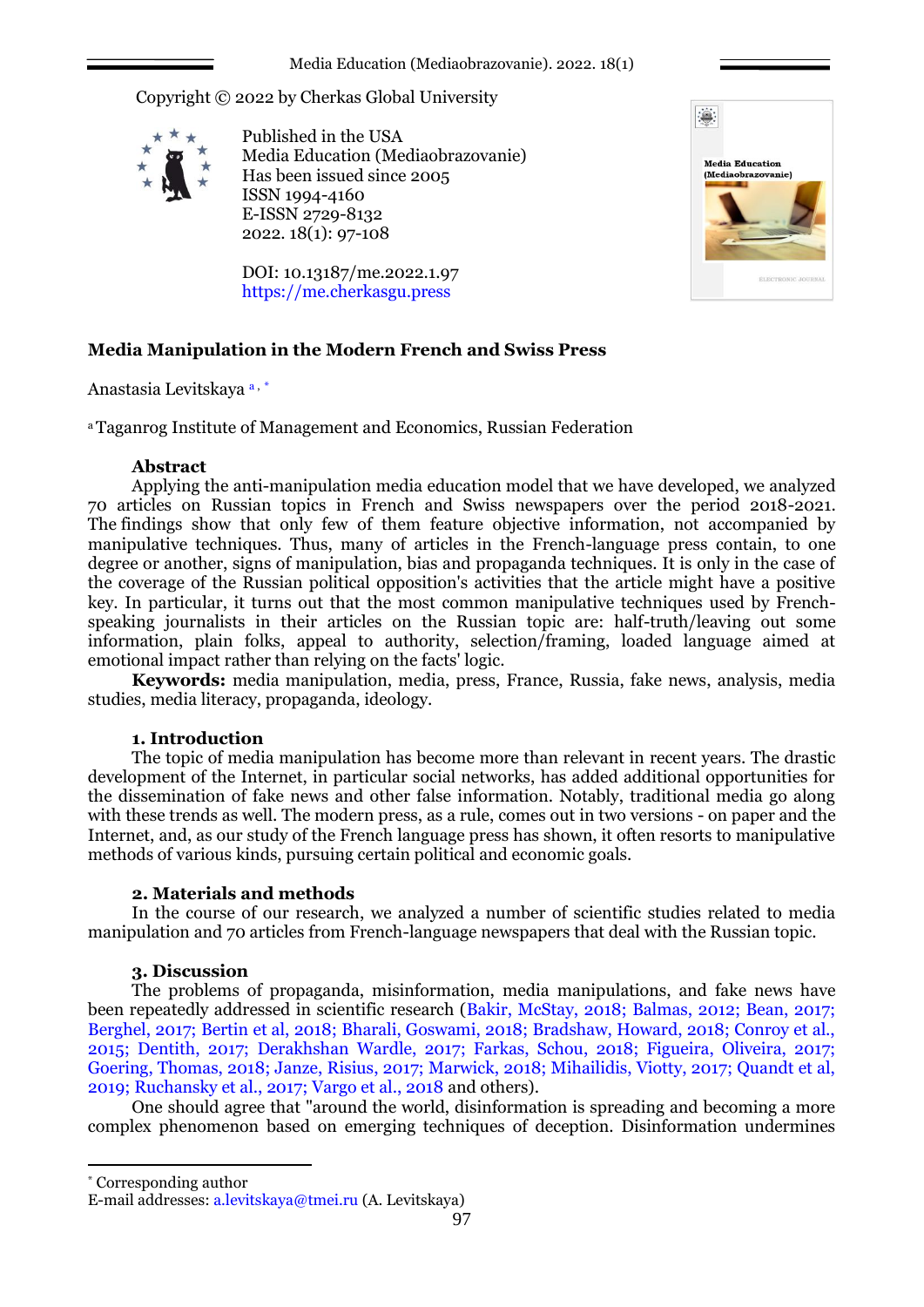human rights and many elements of good quality democracy; but counter-disinformation measures can also have a prejudicial impact on human rights and democracy. COVID-19 compounds both these dynamics and has unleashed more intense waves of disinformation, allied to human rights and democracy setbacks. Effective responses to disinformation are needed at multiple levels, including formal laws and regulations, corporate measures and civil society action" (Colomina et al., 2021).

In the study encompassing the year 2020, S. Bradshaw, H. Bailey and P.N. Howard identify three key trends of disinformation activity:

"1. Cyber troop activity continues to increase around the world. This year, we found evidence of 81 countries using social media to spread computational propaganda and disinformation about politics. This has increased from last years' report, in which we identified 70 countries with cyber troop activity.

2. Over the last year, social media firms have taken important steps to combat the misuse of their platforms by cyber troops. Public announcements by Facebook and Twitter between January 2019 and November 2020 reveal that more than 317,000 accounts and pages have been removed by the platforms. Nonetheless, almost US \$10 million has still been spent on political advertisements by cyber troops operating around the world.

3. Private firms increasingly provide manipulation campaigns. In our 2020 report, we found firms operating in forty-eight countries, deploying computational propaganda on behalf of a political actor. Since 2018 there have been more than 65 firms offering computational propaganda as a service. In total, we have found almost US \$60 million was spent on hiring these firms since 2009" (Bradshow et al., 2021).

These disturbing trends emphasize the relevance of teaching and learning how to identify, counter media misinformation, and develop effective technologies for their analysis, especially for educational institutions.

### **4. Results**

Having applied the model of anti-manipulation media educational activity developed by us (Levitskaya, Fedorov, 2021: 323-332), we rely on the following challenging questions: What is the source of information? Can you verify the source? What is the main message? What facts are presented to support the main idea? Is there any information missing? What is the purpose of this media text? Who will benefit if people accept this message? Who will lose? Whose point of view does the media text present? Does it appeal to logic or emotion? With what effect? Which values and priorities are conveyed as a result? (Wilson, 2019).

Based on this model and problematic issues, we analyzed 70 articles on "Russian topic" in French-speaking French and Swiss newspapers for the period 2018-2021. The analysis shows that only few (5) of them contained objective information, not accompanied by manipulative techniques. Thus, most of the articles in the Francophone press contained, to one degree or another, bias and propaganda clichés. It is only in the case of the coverage of the Russian political opposition's activities that the article has a positive key.

For example, consider an article titled "Russia: *Sputnik V*, Launched Like a Rocket Vaccine, Causes Distrust", published in the newspaper *Libération* (Jacques, 2021).

*Media text genre*: article on current events (in Russia), news text.

*Analysis of the media text for credibility (identifying the political, ideological position of the authors of the media text, identifying possible mastermind of the media text, political and other groups who benefit from the media text):*

*What is the source of the information? What facts are presented in support of it?*

As sources of information, the article uses the opinions of an anonymous Russian nurse, a doctor and a representative of the Alliance of Doctors trade union close to the Russian opposition: "in fact, the Sputnik V vaccine, intended for certain age groups and the most vulnerable professions, is actually available for everyone. It comes in five-dose vials", – explains a nurse at a Moscow clinic, "and as soon as the bottle is opened, it should be used as soon as possible or thrown away". The young nurse went so far as to suggest that I, a non-priority foreigner, be vaccinated to prevent the loss of already opened doses, which indicates that those who wish are not fighting for places. ... The doses are not enough in relation to the population of the country, and too many in relation to the number of applicants, – said a representative of the Alliance of Doctors trade union close to the Russian opposition. – There are very few people who want to be vaccinated. Sometimes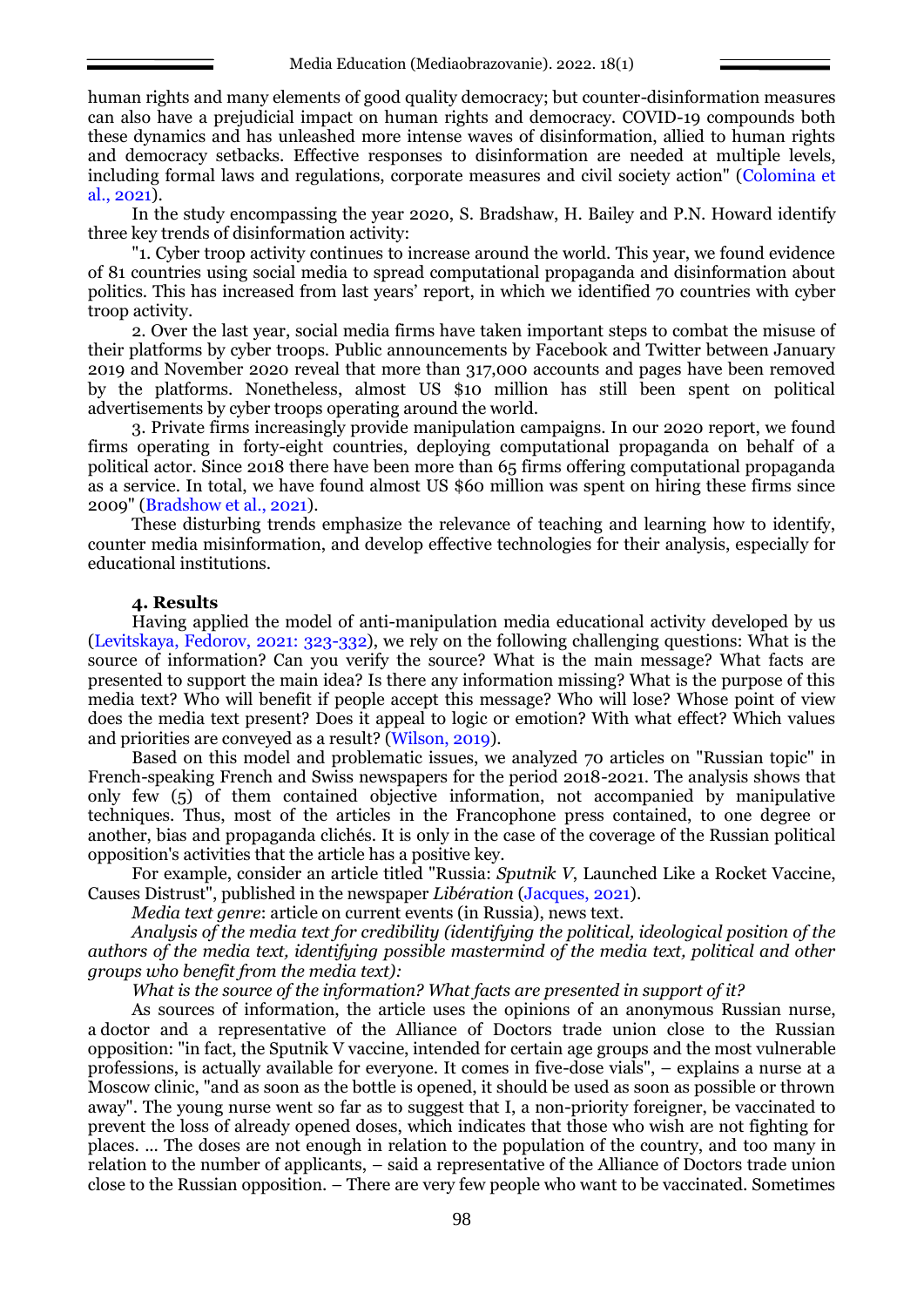you open a dose of vaccine, but only one or two people come in and the rest of the solution is thrown away unused. … "Last week", says Nikolai, a doctor from a provincial town, "they came to us and asked who wants to be vaccinated. Naturally, there were not many people willing, only two or three people. I don't want that myself" (Jacques, 2021).

*Can you verify the source?*

It is impossible to verify the sources of information indicated in the *Libération* article, as they are presented in the text anonymously.

*Does the message refer to logic or emotion?*

This article is primarily addressed to the emotional sphere of readers, arguing that in addition to this vaccine, Russian society in general is very apprehensive about its national medication, and especially of the pharmaceutical industry. When there is a choice between imported pills, and their Russian counterparts, the population prefers foreign ones. This is even being used as a marketing argument by many private medical offices: the same will undoubtedly be the case when Western vaccines currently unavailable, will become extremely expensive in private clinics when allowed (Jacques, 2021).

#### *What is the main purpose of a media text?*

The main objective of the article is to discredit Russian medicine in general and the *Sputnik V* vaccine, in particular, since, according to the French journalist, even among Russian doctors who are most susceptible to coronavirus infection and have priority for obtaining a vaccine, there is widespread mistrust. It makes the reader suspect that there is a reason behind the unwillingness to get vaccinated of people living in the country that is proud of the fact that it was the first one in the world to certify its national vaccine.

This was facilitated by the lack of quarantine and strict sanitary measures, as well as the underestimated mortality statistics until recently, which do not create a sense of emergency among the population. But, above all, despite all the triumph that accompanied the announcement of *Sputnik V*, there is great mistrust of this vaccine. ... The original sin of the *Sputnik V* vaccine continues to haunt it: after the euphoria of its official recognition this summer, it quickly became clear that it was made prematurely, and the third phase of clinical trials has not even begun (Jacques, 2021).

### *Is there any information missing?*

The article only marginally mentions that Sputnik V turned out to be quite effective for vaccinated Russians. And there is no information at all about the opponents of vaccination in France and other Western European countries, although in fact, there are quite a few of them (see, for example, a publication on this topic by the France-Presse news agency (France-Presse, 2021).

*Whose point of view does the message present?*

This article clearly represents the opinion of the opponents of the Russian vaccine and lobbies the interests of manufacturers of Western antiviral vaccines.

*Who will benefit if people accept this message? Who will lose?*

If readers take the stand of the article's author, the manufacturers of Western antiviral vaccines will benefit, as indirectly the article supports the political decision not to certify the Russian vaccine in Europe.

*Assessment of the media text's credibility:* the facts are carefully mixed with biased selection, relying on the "authority" of anonymous experts and "plain folks" technique.

*Conclusion*: the media text contains a mixture of factual information and manipulation techniques.

Similar manipulative techniques can be found in the article "Covid-19: the controversial fate of the Russian *Sputnik V* vaccine" published in the newspaper *Le Monde* (Mandraud, Ayache, 2021).

*Media text genre*: article on current events (in Russia), news text.

*Analysis of the media text for reliability (identifying the political, ideological position of the authors of the media text, identifying possible masterminds of the media text, political and other groups who benefit from the media text):*

*What is the source of the information? What facts are presented to support it?*

The main source of information is the opinion of two journalists of the newspaper *Le Monde*, who claim that the Russian vaccine against SARS-CoV-2, which was touted by the head of the Kremlin as the best in the world, has to fight for recognition. The Sputnik V vaccine  $-$  a name that refers to the first Soviet satellite launched into space and the letter V for a symbol of victory – has so far been adopted by only a handful of developing countries attracted by its cost – less than \$ 10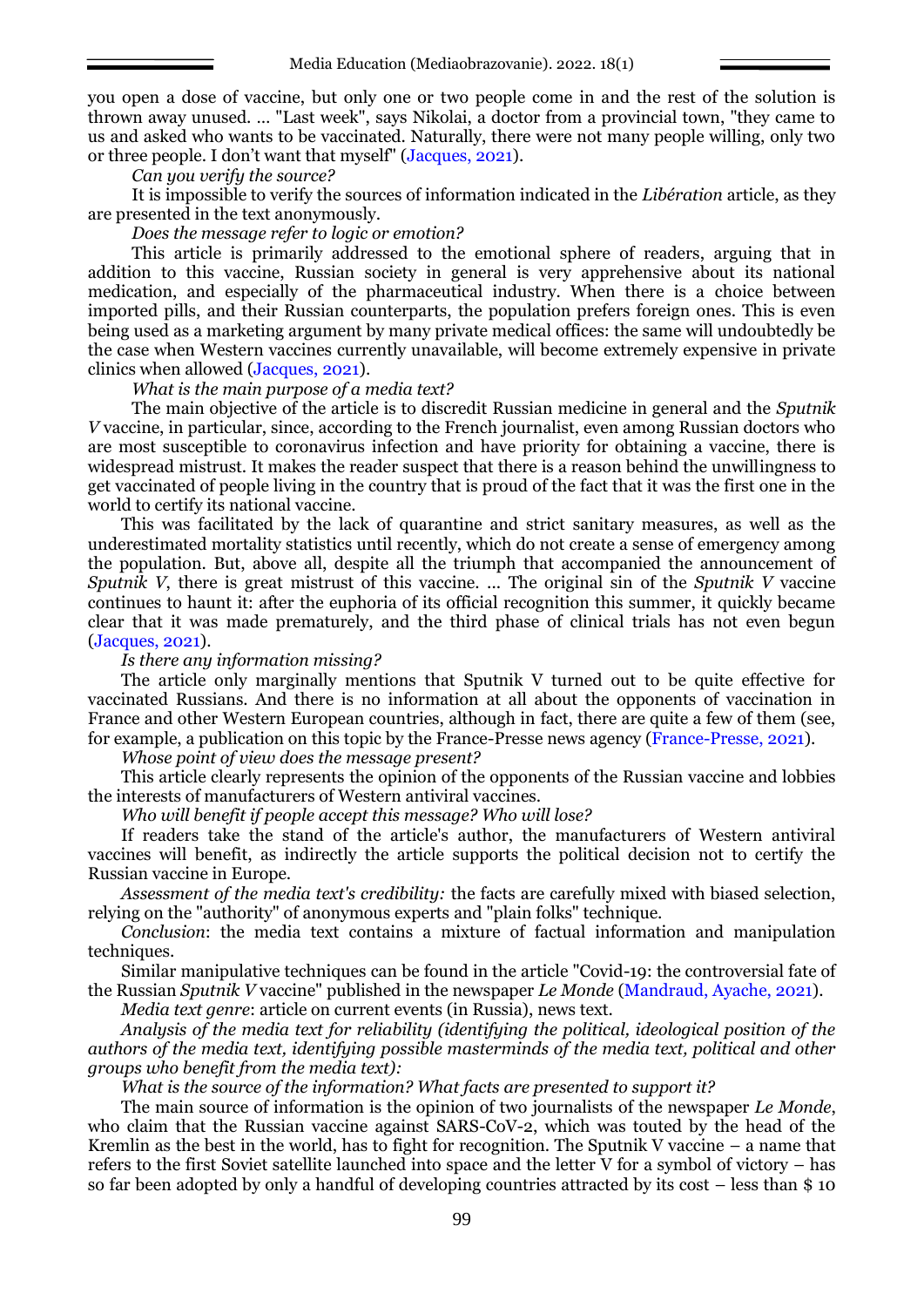(about euro 8.30) per dose; defending requires two doses, as is the case with its Western competitors, while maintaining close ties with the Kremlin. ... The *Sputnik V* vaccine, developed by the National Research Center for Epidemiology and Microbiology ... under real conditions suffers from the speed of its development. Its approval by the Russian authorities even before the scientific data was published and after limited testing undermined its credibility. Everything had to be done quickly, since Vladimir Putin first of all saw in this a powerful geopolitical tool for competing with the West. As a result, the spread of the Sputnik V vaccine primarily follows the influence curve of the Kremlin networks (Mandraud, Ayache, 2021).

*Can you verify the source?*

The article provides a number of real facts that are easy to verify (V. Putin's support for the Russian vaccine, its cost, the lack of recognition of *Sputnik V* by the leading Western countries).

*Does the message appeal to logic or emotion?*

The article mostly refers to the emotions of the audience, although it contains a number of well-known facts.

*What is the message of a media text?*

The political, ideological standpoint of the authors of the article is to discredit the actions of the Russian authorities (accusations of haste in the development of a vaccine, in the use of the vaccine as a geopolitical instrument of influence on the "third world countries", etc.). This stance undoubtedly meets the political and economic interests of the governments of leading Western countries, the interests of Western manufacturers of antiviral vaccines.

*Is there any information missing?*

The article does not say anything about the shortcomings of Western vaccines, nor about their testing period, as well as about the certain groups of people protests (including France) against vaccination, although there are many of them (Euronews, 2021; France-Presse, 2021; VOA news, 2021 and many other authoritative media sources).

*Whose point of view does the message present?*

This article clearly represents the opinion of opponents of the Russian anti-virus vaccine and lobbies the interests of manufacturers of Western antiviral vaccines.

*Who will benefit if people accept this message? Who will lose?*

Obviously, if readers support the position of the authors of the article, the manufacturers of Western antiviral vaccines will benefit. In addition, the article will add to the flow of excuses not to certify the Russian vaccine in the West.

*Assessment of the level of reliability of the media text*: the facts are intertwined with biased ones, framing, plain folks and scapegoat techniques are used.

*Conclusion:* media text contains a mixture of factual information and manipulation techniques*.*

An article in *Libération* with the eloquent title "Russia: the authorities are to blame for the Covid outbreak" (Markovic, 2021) is also devoted to the topic of a pandemic and vaccination.

*Media text genre: article on current events (in Russia), news text.*

*Analysis of the media text for reliability (identifying the political, ideological position of the authors of the media text, identifying possible masterminds of the media text, political and other groups who benefit from the media text):*

*What is the source of the information? What facts are presented in support of it?*

The main source of information is the biased opinion of a journalist from the *Libération* newspaper, who persuades the readers that facing the rapidly growing numbers of infection and deaths from Covid-19, the Russian authorities have announced a number of measures. But this is too little and too late for a country with a very low level of vaccination ... "Measures announced in a dispersed manner over several days generally produce the effect of half measures ... This method is symptomatic of the manner in which the Russian government manages a pandemic: minimal and without a coherent strategy... A strategy like this could make sense if it were accompanied by mass vaccinations, but the people in the homeland of Sputnik V, proud to be the first in the world to officially register a vaccine against coronavirus, continue to avoid vaccinations. Only 35 % of the population received at least one dose of vaccine ... The responsibility is on the Russian propagandists. For 20 years they have been spreading conspiracy messages, discrediting any form of public involvement in political life, thereby creating conditions for the current vaccination fiasco. Discrediting Western vaccines was only reflected on the image of Russian vaccines. Explaining the failures of *Sputnik V*, which has not yet been approved by WHO or the European Union, by a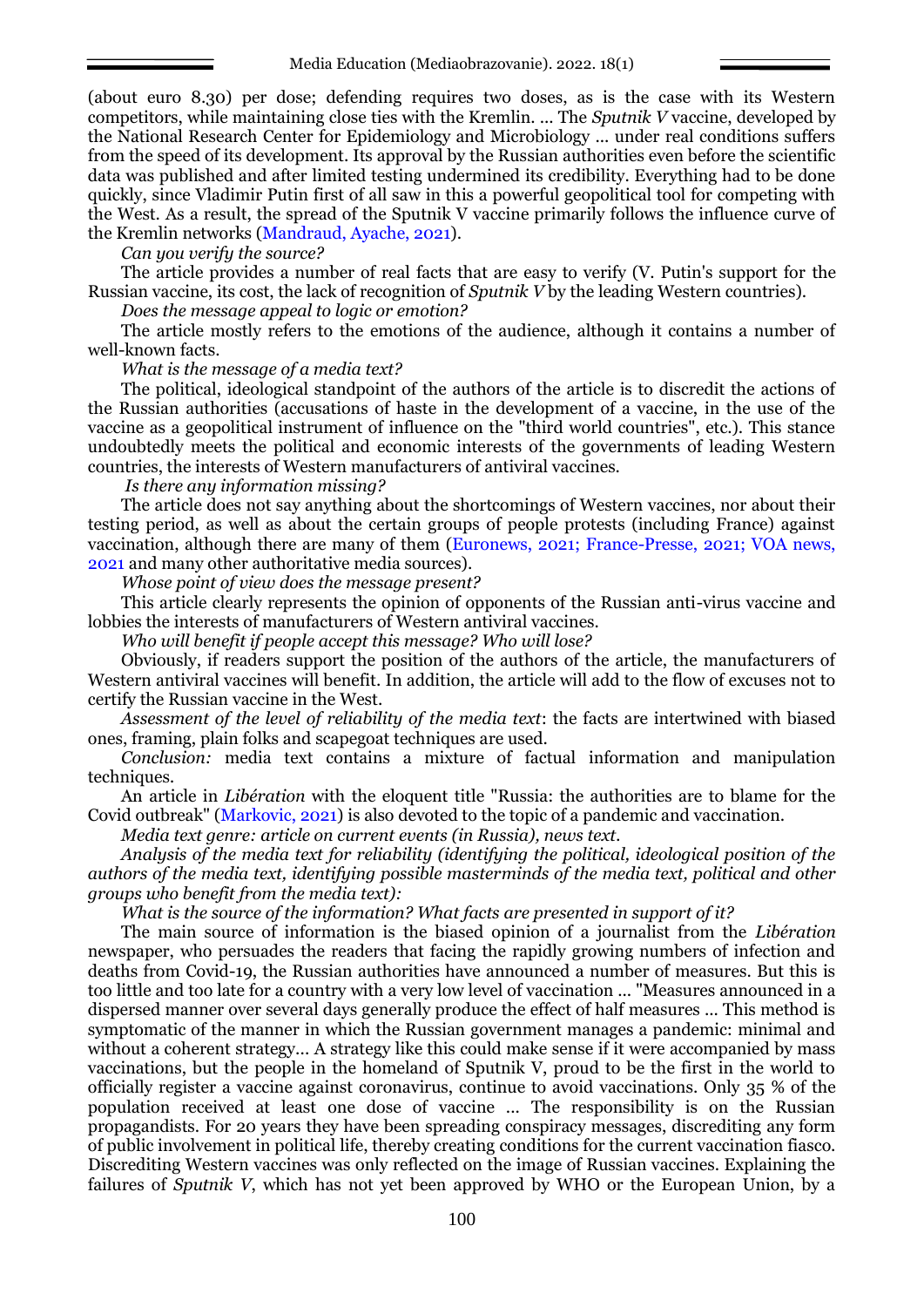conspiracy of pharmaceutical companies, certainly Western and therefore Russophobic, could only reinforce the idea that vaccines are not so much a tool for saving lives as a geopolitical tool against which better to stay aloof. With enthusiasm broadcasting conspiracy theories about the coronavirus created by the American armed forces, one can only open the door for strengthening conspiracy theory to such an extent that a quarter of Russians today believe that the statistics of deaths from Covid are untrue, while they are not underestimated, but overestimated"(Markovic, 2021)

*Can you verify the source?*

A number of facts presented in the article are true (the relatively low degree of vaccination of the Russian population at the time of publication of the article in the second half of October 2021; non-recognition of the Russian Sputnik V vaccine by the WHO or the European Union; inconsistency of some measures) and are easily verified by official data. However, these real facts are manipulatively mixed in the article with political attacks against the course of the Russian government, while completely ignoring Western sources claiming the artificial origin of Covid-19, created with American money in a biological laboratory in Wuhan (see: Kessler, 2021; Lerner, Hvistendahl, 2021 and many others), etc.

*Does the message refer to logic or emotion?*

The article is primarily addressed to the emotional sphere of the audience, with the expectation that it lacks critical thinking and the skills of comparative analysis of facts and trends.

*What is the media text aimed at?*

The political, ideological pose of the author of the article is to discredit the actions of the Russian authorities (standard accusations of haste in the development of a vaccine, in the use of a vaccine as a geopolitical instrument of influence, in the absence of an effective plan for antiviral actions). This position undoubtedly meets the political and economic interests of the governments of leading Western countries, the interests of Western manufacturers of antiviral vaccines.

*Is there any information missing?*

This article does not say a word about the similar difficulties that the leading Western countries have experienced and are still facing when implementing anti-Covid measures, and there is no information about the statistics of Covid in the USA, Great Britain, France and Germany and other countries.

Nevertheless, according to BBC data as of the end of October 2021 (BBC News, 2021):

- in the United States, the total number of infected with Covid-19 reached 45.7 million, of which 0.7 million died, that is, the mortality rate was 226.1 per 100 thousand inhabitants;

- in the UK, the total number of infected with Covid-19 reached 9.1 million, of which 0.14 million died, that is, the death rate was 210.4 per 100 thousand inhabitants;

- in Russia, the total number of infected with Covid-19 reached 8.4 million, of which 0.2 million died, that is, the mortality rate was 162.2 per 100 thousand inhabitants;

- in France, the total number of infected Covid-19 reached 7.2 million, of which 0.12 million died, that is, the death rate was 175.4 per 100 thousand inhabitants;

- in Italy, the total number of infected Covid-19 reached 4.8 million, of which 0.13 million died, that is, the death rate was 219.1 per 100 thousand inhabitants;

- in Germany, the total number of infected with Covid-19 reached 4.6 million, of which 0.09 million died, that is, the death rate was 115.2 per 100 thousand inhabitants.

Thus, despite the high incidence of Covid-19 in Russia, in terms of mortality per 100 thousand inhabitants, as of the end of October 2021 the United States and Great Britain, France and Italy were ahead of Russia.

*Whose point of view does the message present?*

This article clearly represents the views of opponents of Russian politics and the Russian antioxidant vaccine and lobbies for the interests of Western anti-Russian politicians.

*Who will benefit if people accept this message? Who will lose?*

Obviously, if readers support the position of the authors of the article, then anti-Russian Western politicians and manufacturers of Western antiviral vaccines will benefit.

*Assessment of the level of frankness of the media text*: biased selection, and anti-Russian propaganda are part of the submerged message of the media text.

*Conclusion:* the media text contains a mixture of real information and manipulation techniques.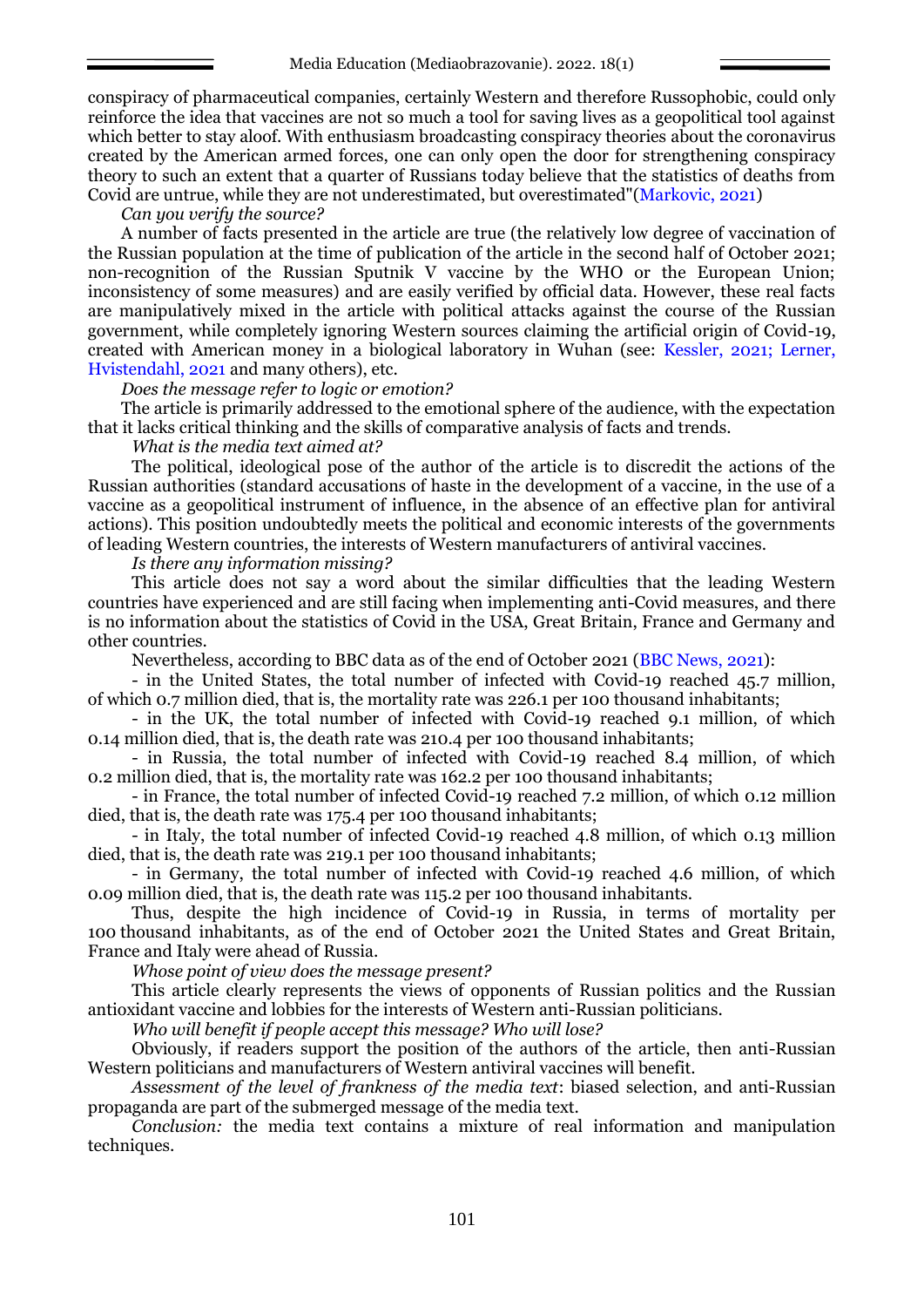An article in the French newspaper *Le Figaro* titled "Moscow will never concede Crimea but fears sanctions" (Barluet, 2021) is devoted to an acute political problem, due to which, since 2014, Western countries have imposed a number of sanctions on Russia.

*Media text genre*: article on current events in the world and in Russia, news text.

*Analysis of the media text for reliability (identifying the political, ideological position of the authors of the media text, identifying possible commissioner of the media text, political and other groups who benefit from the media text):*

#### *What is the source of the information? What facts are presented in support of it?*

The journalist of the *Le Figaro* newspaper mentions a number of experts who express different points of view on the legal status of Crimea. For example, "the most serious consequence of the Crimean Platform will be putting the Crimean issue back on to the international agenda, says political analyst Alexander Bedritsky. Although this topic is not very relevant, its resumption in the news could have the effect of consolidating and extending the sanctions policy, which was decided after the events of 2014. "From the point of view of the stated goals of the platform, such as the deoccupation of Crimea, this event is absolutely fruitless," another expert confirms, associate professor of the Department of Religious Studies of the Taurida Academy of the Crimean Federal University, political scientist Nikolai Kuzmin. "But various countries can use the "Crimean Platform" and participate in it as a subject of political bargaining with Russia", the expert adds (Barluet, 2021).

### *Can you verify the source?*

Due to the fact that the article mentions the specific names of the experts (and their positions, places of work), it is possible to contact them in case one would want to, so that they could confirm the correctness of the citation of their opinions in *Le Figaro*. The author of the article draws the conclusion that although "Russia will never cede Crimea and will hold on to this position like cement for the foundation. It even serves as the basis for consensus in society" (Barluet, 2021), Russian still fears new Western sanctions. The article does not provide any real arguments in favor of such concerns.

*Does the message refer to logic or emotion?*

The article appeals to logic rather than emotion.

*What is the main purpose of a media text?*

The main objective of the article is to convince the audience that "international mobilization around Crimea worries Moscow, since this topic is at the heart of the national narrative promoted by Vladimir Putin. A narrative praising a great country that has raised its head and maintains its international status despite the hardships embodied in the image of the West" (Barluet, 2021), and Russia ultimately fears Western sanctions.

*Is there any information missing?*

This article in *Le Figaro* is a vivid example of maintaining the facade of balanced information, when the views of Russian officials, pro-Russian experts, and not just the opposition are brought to the readers of the newspaper. However, the article is missing the key information provided already in its title - any factual evidence of the Russian government fearing new Western sanctions related to Crimea.

#### *Whose point of view does the message present?*

This article was written not from the point of view of anti-Russian "political hawks", but rather reflects the point of view of more moderate Western politicians who do not sympathize with Russia, but also do not reject the possibility of having a dialogue with it.

*Who will benefit if people accept this message? Who will lose?*

It can be assumed that as a result of the article's impact, political and social actors that neither have sympathy for Russia, nor belong to its aggressive opponents, will benefit.

*Assessment of the level of frankness of the media text:* the estimated level of reliability of the media text is quite high, but still it contains some manipulative methods of selection and unsubstantiated conclusions.

*Conclusion:* the media text contains a significant part of reliable information and wellgrounded expert opinions, but at the same time contains elements of media manipulation.

The Crimean topic is also touched upon in the article "From Crimea with Love: A Trip to Vladimir Putin's Landmark Land", published in the newspaper *Le Monde* (Vitkine, 2021).

*Media text genre*: article on current events (in Russia), news text.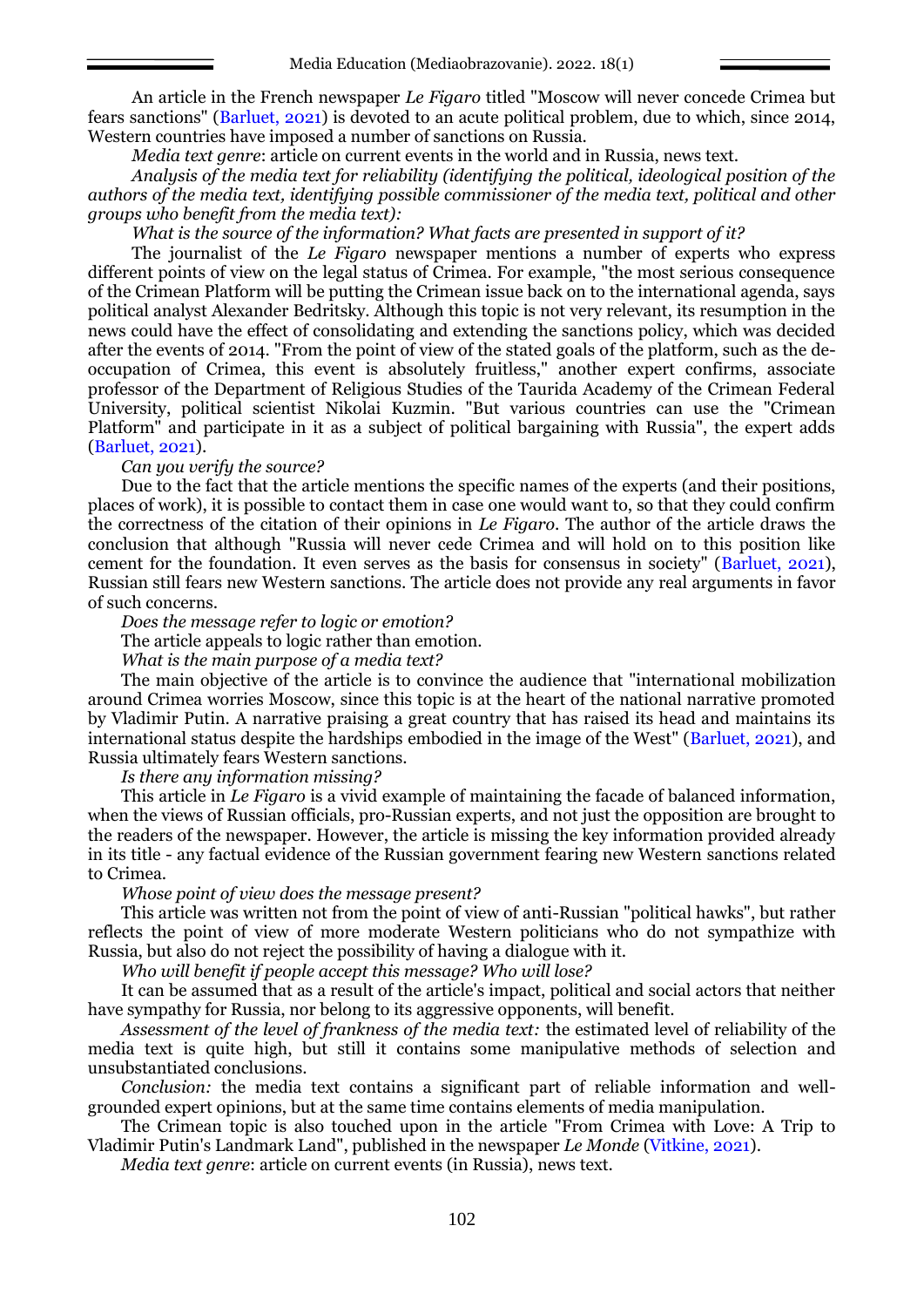*Analysis of the media text for reliability (identifying the political, ideological position of the authors of the media text, identifying possible commissioners of the media text, political and other groups who benefit from the media text):*

*What is the source of the information? What facts are presented in support of it?*

The French journalist in his article cites the conflicting opinions of several people, including those who support the reunification of Crimea with Russia: "Having driven over the bridge, we find ourselves in Kerch. From the point of view of Ukraine and international law, we have just illegally entered the territory of Ukraine. But, according to the director of city museums, Lyudmila Umrikhina, we are entering "the oldest city in Russia". ... Lyudmila Umrikhina reminds us with ardor and repeats, like a mantra, that "Crimea has always been Russian". As if in support of her words, on the outskirts of the city, there is a military base in plain sight, and air defense systems ... Before our departure, Anna Kolin Lebedeva, a French expert on the post-Soviet space, warned us: "Crimea became Russian primarily due to its principles of operation, its inclusion in political schemes and distribution channels of money. As in other regions, the people in charge are given complete freedom of action to enrich themselves, and in return they guarantee control over the region". ... In the opinion of 49-year-old Alexander Gorny, "a dream" is the confidence to participate in a fabulous collective adventure. On the day Crimeans voted to reunite with Russia in a hasty referendum in March 2014 following armed intervention, the Moscow businessman drank two bottles of cognac. To celebrate the "rectification of historical injustice" that arose from the transfer of Crimea to the Ukrainian Soviet Socialist Republic in 1954" (Vitkine, 2021).

*Are the journalist's sources reliable?*

If the interlocutor of the journalist has indicated not only the surname, but also his/her position, verification of the source's opinions is possible.

*Does the message appeal to logic or emotion?*

Quotes of the interviewed people are emotionally colored, overall, the article in the newspaper *Le Monde* has a dominant emotional connotation.

*What is the media text aimed at?*

The main objective of the article is to convince the audience that although "it has been seven years since the fate of Crimea turned the other way, which led to a shift in relations between Moscow and the West. "Annexed" for some, "reunited" with the motherland for others, the peninsula that belonged to Ukraine joined Russia in March 2014. The positions remained motionless, but the reality of this territory with grandiose landscapes is inexorably changing, and so does the life of Crimeans" (Vitkine, 2021), but changes are moving towards supporting the Russian population and infringing on the rights of the Crimean Tatar minority (Vitkine, 2021),

*Is there any information missing?*

The article lacks any facts of infringement of the rights of the Crimean Tatars.

*Whose point of view does the message present?*

This article reflects the point of view of Western politicians who do not sympathize with Russia, but do not resort to outright confrontation.

*Who will benefit if readers accept this message? Who will lose?*

It can be assumed that as a result of the article's impact, political and social actors that neither have sympathy for Russia, nor belong to its aggressive opponents, will benefit.

*Assessment of the level of trustworthiness of the media text:* the article gives readers an opinion that Crimea remains a controversial issue, the author cites viewpoints of several parties.

*Conclusion:* the media text contains a number of real facts, interspersed with unsupported allegation that the rights of the Tatar population are being infringed on in Crimea.

An article published in *Le Temps* newspaper titled "American-style murder in a Russian school" is dedicated to the tragic fact of a mass shooting committed by an 18-year-old student at the Polytechnic College in Kerch (Grynszpan, 2018).

*Media text genre*: article on current events in the world (in Russia), news text.

*Analysis of the media text for reliability (identifying the political, ideological position of the authors of the media text, identifying possible commissioners of the media text, political and other groups who benefit from the media text):*

*What is the source of the information? What facts are presented in support of it?*

The source of information for the journalist from *Le Temps* was the real facts, widely covered by the Russian media.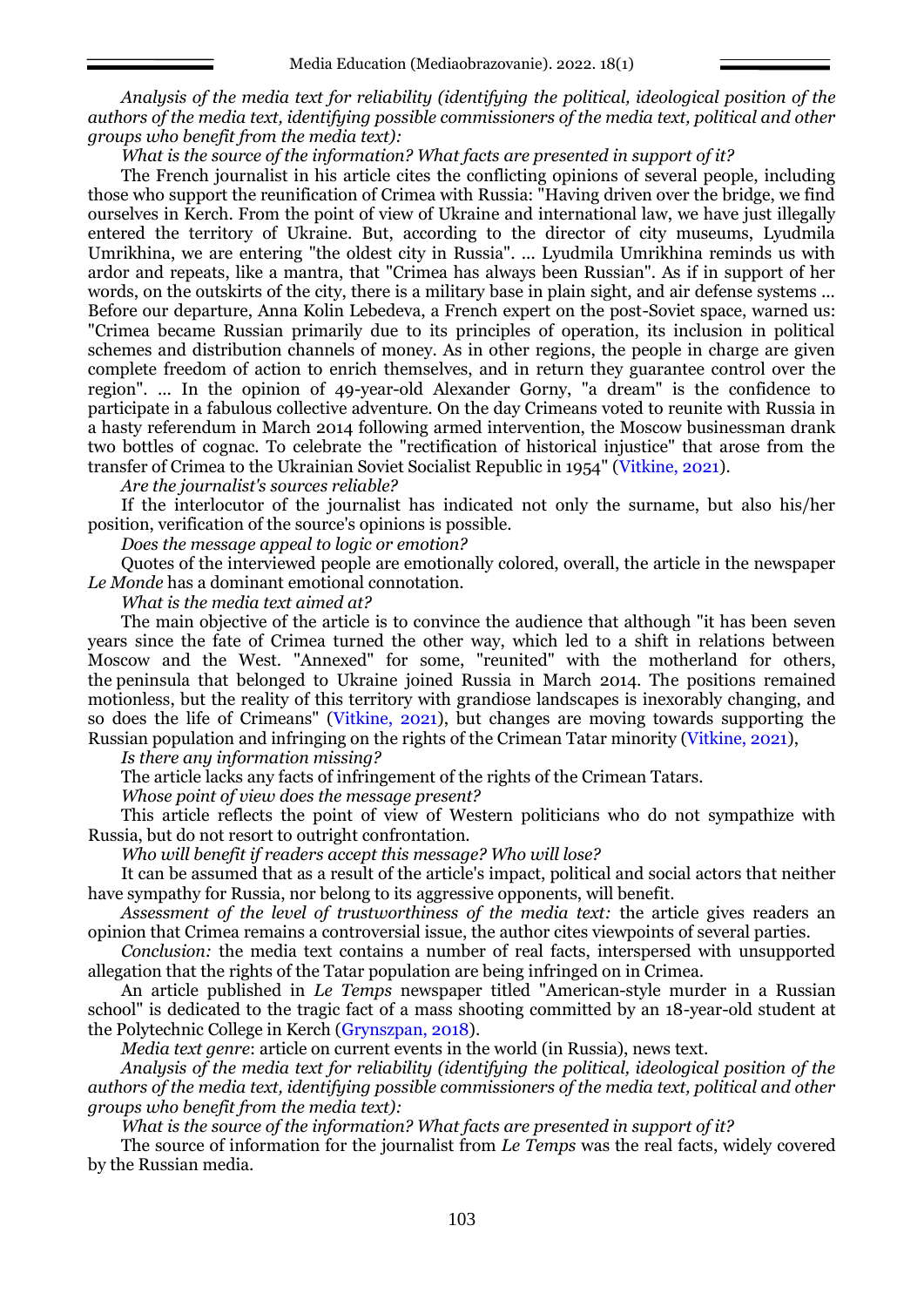### *Can you verify the source?*

The facts can be verified through numerous television reports and other media reports from major news agencies.

*Does the message refer to logic or emotion?*

The article is largely addressed to the emotions of the reader.

*What is the main purpose of a media text?*

The main task of the text is: 1) to convince readers that Russia is "adopting" the worst American experience, where for many decades the so-called "school shooters" have killed dozens of innocent people; 2) remind once again that "the Crimean peninsula was illegally annexed by Russia in 2014" (Grynszpan, 2018). Noteworthy, in the title of the article, the author uses the adjective "Russian".

*Is there any information missing?*

The article does not provide any grounding for the allegation of the "annexation" of Crimea by Russia.

*Whose point of view does the article give?*

This article reflects the point of view of Western politicians opposed to Russia.

*Who will benefit if people accept this message? Who will lose?*

It can be assumed that as a result of the impact on the audience of this article, forces that are far from sympathy for Russia will benefit.

*Assessment of the level of trustworthiness of the media text*: the article is trustworthy as far as the tragic event coverage, however there is bias by word choice and omission of facts in the reference to the 2014 Crimea history.

*Conclusion*: the article contains a description of the real fact that happened in Kerch, but the reference to this specific location (Crimea) is then used by the journalist for political purposes of anti-Russian propaganda.

An article published in *Le Temps* entitled "Vladimir Putin's Red Line"(Grynszpan, 2021) is a commentary on the speech of the President of Russia, which he delivered in April 2021.

*Media text genre:* article on current events in the world (in Russia), news text*.*

*Analysis of the media text for reliability (identifying the political, ideological position of the authors of the media text, identifying possible masterminds of the media text, political and other groups who benefit from the media text):*

*What is the source of the information? What facts are presented in support of it?*

The source of information is V. Putin's speech: "The President's Message to the Federal Assembly" on April 21, 2021 (Putin, 2021), the text of which was published in the Russian press.

*Can you verify the source?*

The source of information can be checked on the official website kremlin.ru (Putin, 2021).

*Does the message refer to logic or emotion?*

*Le Temps's* comments on the President's speech are largely emotional.

*What is the main purpose of a media text?*

One of the objectives of the *Le Temps* article is to minimize the significance of the Russian President's speech: "During his annual address to the Russian political elite, Vladimir Putin took a revengeful pose. However, in the context of tighter than ever relations with Ukraine and the West, he did not announce any innovative foreign policy decisions" (Grynszpan, 2021). But the main objective of the article is to emphasize the aggressiveness of Russian political intentions with a quote, using the following phrases of V. Putin: "But I hope that no one will think about crossing the "red line" with regard to Russia. We ourselves will determine in each specific case where it will be drawn... Russia's response will be asymmetrical, swift and tough" (Putin, 2021). Grynszpan comments that "here the head of state recalled his methods. Asymmetry implies unpredictability; speed is contrasted with the slowness of democracies where decisions are negotiable; finally, rigidity is the characteristic with which he intends to act. Although he did not specify where the red line is, the most obvious and relevant of them is certainly the hypothetical accession of Ukraine to NATO" (Grynszpan, 2021). Remarkably, the article's author omits the following phrase in Russian President's speech (which should be right there where ellipsis is, before the words "Russia's response..."): "We really want to maintain good relations with all those engaged in international communication, including, by the way, those with whom we have not been getting along lately, to put it mildly. We really do not want to burn bridges" (Putin, 2021).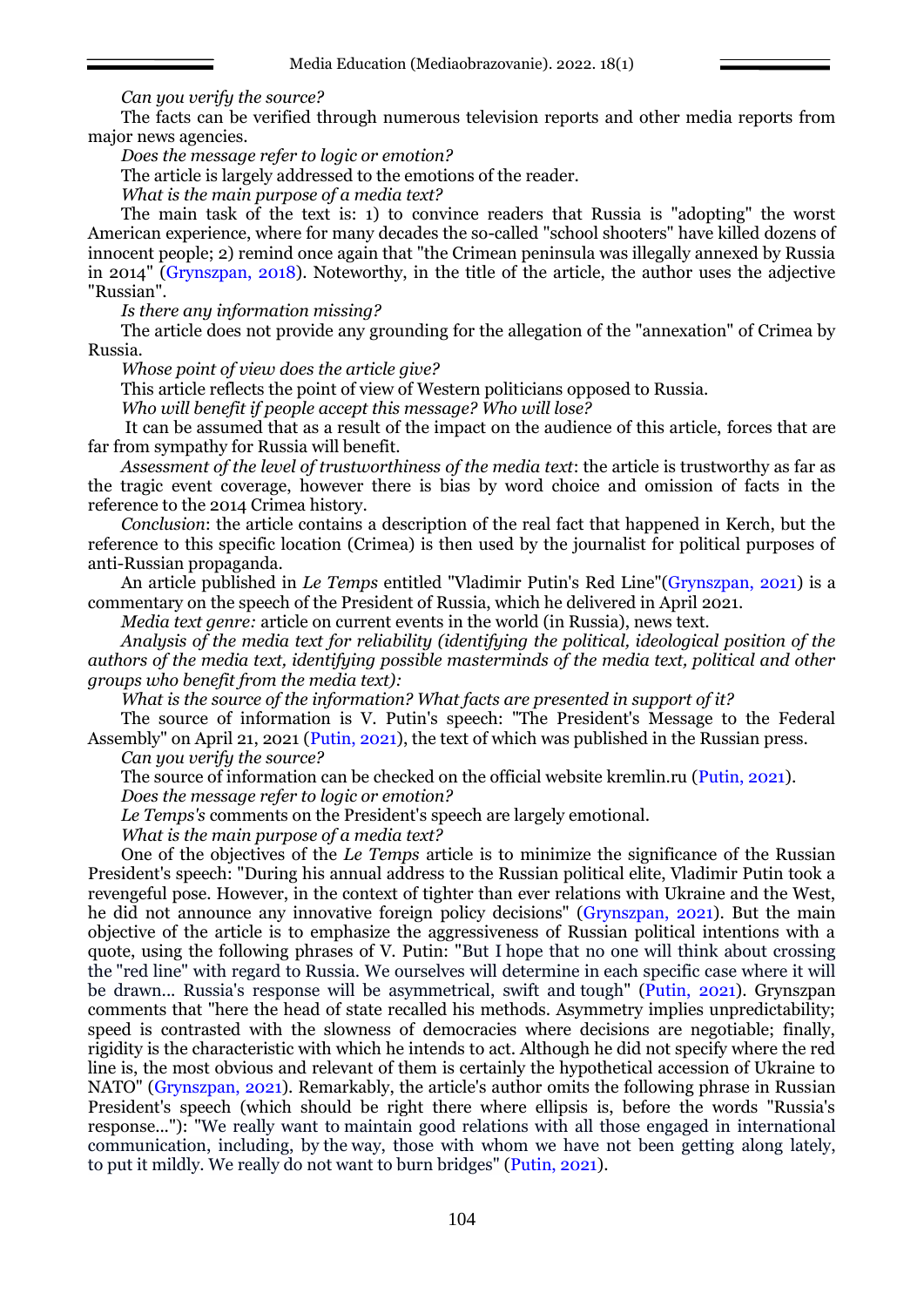The other points of V. Putin's speech in an article published in *Le Temps* are merely mentioned, and are coloured with irony: "Nine-tenths of the president's speech were devoted to domestic issues ... Vladimir Putin described a perfectly governed country where the state will pay a one-time additional allowance to large or single-parent families" (Grynszpan, 2021).

*Is there any information missing?*

The article contains no information about NATO's actual actions against Russia and about many other political aspects related to the topic of NATO, Ukraine and Russia.

*Whose point of view does the message present?*

This article clearly reflects the point of view of Western politicians negatively biased against Russia.

*Who will benefit if people accept this message? Who will lose?*

It can be assumed that this article might reinforce anti-Russian political moods.

*Assessment of the level of trustworthiness of the media text:* the article does not strive to be objective, often the phrases of actual text of the Russian President's speech are used out of context*.*

*Conclusion:* the article contains biased and manipulative comments on the President's Address to the Federal Assembly.

The article "Russia: Can the Regime Survive Without Putin?", published in the newspaper *Le Figaro*, is an interview of political expert Hadrien Desuin with a journalist Victor Rouart.

*Media text genre:* interview about the political situation in Russia.

*Analysis of the media text for reliability (identifying the political, ideological position of the authors of the media text, identifying possible masterminds of the media text, political and other groups who benefit from the media text):*

*What is the source of the information? Are there any supporting evidence?*

The only source of information in the article is the political expert Hadrien Desuin, his opinions are left by the journalist practically without comment.

*Can you verify the source?*

There is probably an opportunity to address Hadrien Desuin himself to confirm his opinion given in this interview.

*Does the message appeal to logic or emotion?*

To a large extent, the text in *Le Figaro* is directed to the emotions of the audience.

*What is the purpose of a media text?*

The main objective of the article is to convince readers of *Le Figaro* that "the Russian people do support their president's policy, but less and less" (Desuin, 2021).

*Is there any information missing?*

Through stern selection, this interview mainly selected information negatively biased against Russian politics: "Since European countries have more or less aligned their position with that of the United States, the latter will have to follow Joe Biden in his crusade for the democratization of Russia. ... The United States are urging Ukraine to resume the reconquest of Donbass and, to a certain extent, to raise the issue of Crimea again. The US military will not engage in intense frontline conflict against the Russian military. Given Russia's nuclear deterrent forces, the consequences would be too risky. Thus, the Ukrainian game of the U.S. is an indirect strategy that involves logistical and financial support" (Desuin, 2021).

*Whose point of view does the message feature?*

This interview reflects the point of view of anti-Russian political forces, which, however, admit that in Russia "a palace coup remains unlikely, and the return of Navalny and his videos ... was nothing more than a storm in a teacup" (Desuin, 2021).

*Who will benefit if people accept this message? Who will lose?*

It can be assumed that as a result of the impact on the audience of this article, anti-Russian political circles will benefit.

*Assessment of the level of trustworthiness of the media text:* the article contains an opinion of a political commentator, so it is by definition cannot be fully objective.

*Conclusion*: the media text contains clearly visible manipulative features: selection, ellipsis, "plain folks".

# **5. Conclusion**

Based on the theoretical model of the anti-manipulation media literacy activities that we have developed (Levitskaya, Fedorov, 2021: 323-332), we have analyzed 70 articles on Russian topics in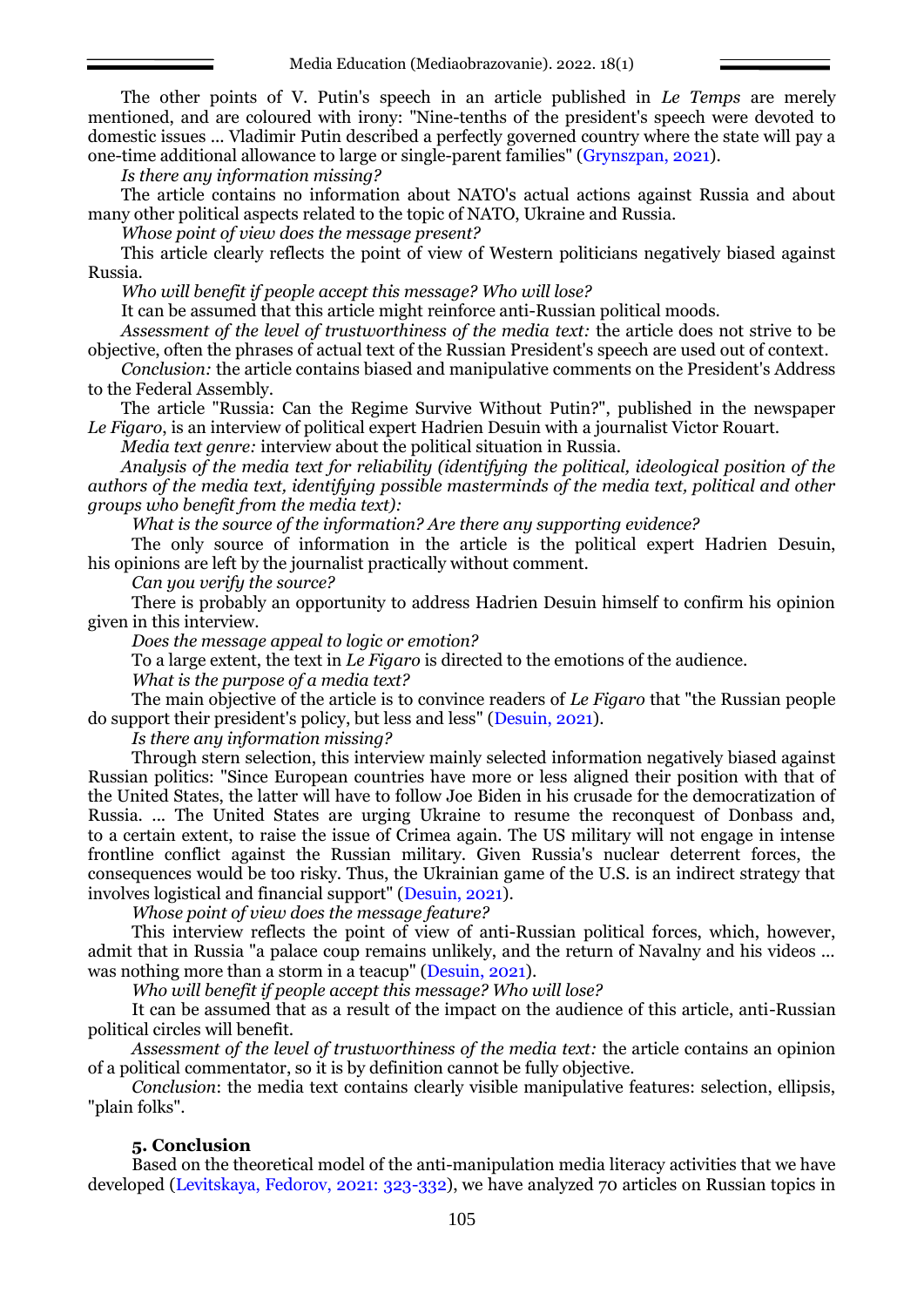French and Swiss newspapers over the period 2018-2021 with the help of guiding questions. The findings show that only few of them contain objective information, not accompanied by manipulative techniques. Thus, most of articles in the French-language press contain to various degree signs of manipulation and propaganda clichés. It is only in the case of the coverage of the Russian political opposition's activities that the article has a positive key. In particular, the most common manipulative techniques used by French-speaking journalists in their articles on the Russian topic are: half-truth/leaving out some information, plain folks, appeal to authority, selection/framing, bias by word choice, loaded language aimed at emotional impact rather than relying on the facts' logic, bias through selection and omission. In general, the articles under study are aimed to support a particular perspective on Russia and its policy, and to reinforce the EU political actors' attitude towards the Russian Federation in masses. The survey carried out by Ifop (French social polls institute) in December 2018 provides the following information: "An overwhelming majority of French people (81 %) consider the situation of public freedoms in Russia unsatisfactory" (Dabi, Dubrulle, 2018), an opinion, which the vast majority of the French people could only gain through media coverage.

### **6. Acknowledgements**

The reported study was funded by Russian Foundation for Basic Research (RFBR) according to the research project № 20-013-00001 "Media education of pedagogical profile students as a tool to resist media manipulation".

### **References**

Bakir, McStay, 2018 – *Bakir, V., McStay, A.* (2018). Fake news and the economy of emotions: problems, causes, solutions. *Digital Journalism.* 6(2): 154-175. DOI: [https://doi.org/10.1080/](https://doi.org/10.1080/21670811.2017.1345645) [21670811.2017.1345645](https://doi.org/10.1080/21670811.2017.1345645)

Balmas, 2012 – *Balmas, M*. (2012). When fake news becomes real: combined exposure to multiple news sources and political attitudes of inefficacy, alienation, and cynicism. *Communication Research.* 20(10): 1-25. DOI: 10.1177/0093650212453600

Barluet, 2021 – *Barluet, A.* (2021). Moscou "n'abandonnera jamais" la Crimée mais craint les sanctions. *Le Figaro.* 22.08.2021. [Electronic resource]. URL: [https://www.lefigaro.fr/](https://www.lefigaro.fr/international/moscou-n-abandonnera-jamais-la-crimee-mais-craint-les-sanctions-20210822) [international/moscou-n-abandonnera-jamais-la-crimee-mais-craint-les-sanctions-20210822](https://www.lefigaro.fr/international/moscou-n-abandonnera-jamais-la-crimee-mais-craint-les-sanctions-20210822)

BBC News, 2021 – *BBC News* (2021). Coronavirus worldwide: data by country and region. 1.11. 2021. [Electronic resource]. URL: https://www.bbc.com/russian/news-51706538

Bean, 2017 – *Bean, J.* (2017). The medium is the fake news. *Interaction:* 24-25. DOI: 10.1145/3064776

Berghel, 2017 – *Berghel, H.* (2017). Lies, damn lies, and fake news. *Computer:* 80-85.

Bertin et al., 2018 – *Bertin, B., Aguiar, L., Gomez-Herrera. E., Mueller-Langer, F.* (2018). The Digital transformation of news media and the rise of disinformation and fake news. Seville: European Commission, Joint Research Centre. 56 p.

Bharali, Goswami, 2018 – *Bharali, B., Goswami, A.L*. (2018). Fake news: credibility, cultivation syndrome and the new age media. *Media Watch.* 9(1): 118-130. DOI: 10.15655/mw/2018/v9i1/49277

Bradshaw, Howard, 2018 – *Bradshaw, S., Howard, P.N.* (2018). Challenging truth and trust: a global inventory of organized social media manipulation. Oxford: University of Oxford, 25 p.

Bradshow et al., 2021 – *Bradshaw, S., Bailey, H., Howard, P.N.* (2021). Industrialized Disinformation 2020. Global Inventory of Organized Social Media Manipulation. Oxford.

Colomina et al., 2021 – *Colomina, C., Sánchez Margalef, H., Youngs, R.* (2021). The impact of disinformation on democratic processes and human rights in the world. Brussels: European Parliament.

Conroy et al., 2015 – *Conroy, N.J., Rubin, V.L., Chen, Y.* (2015). Automatic deception detection: methods for finding fake news. *ASIST* 2015. St. Louis, USA.

Dabi, Dubrulle, 2018 – *Dabi, F., Dubrulle, J.-P.* (eds.) (2018). Le regard des français sur la Russie. Paris: IFOP. [Electronic resource]. URL: [https://www.ifop.com/wp-content/](https://www.ifop.com/wp-content/uploads/2018/12/116046-Rapport-14.12.2018-2.pdf) [uploads/2018/12/116046-Rapport-14.12.2018-2.pdf](https://www.ifop.com/wp-content/uploads/2018/12/116046-Rapport-14.12.2018-2.pdf)

Dentith, 2017 – *Dentith, M.R.X.* (2017). The Problem of fake news. *Public Reason.* 8(1-2): 65-79.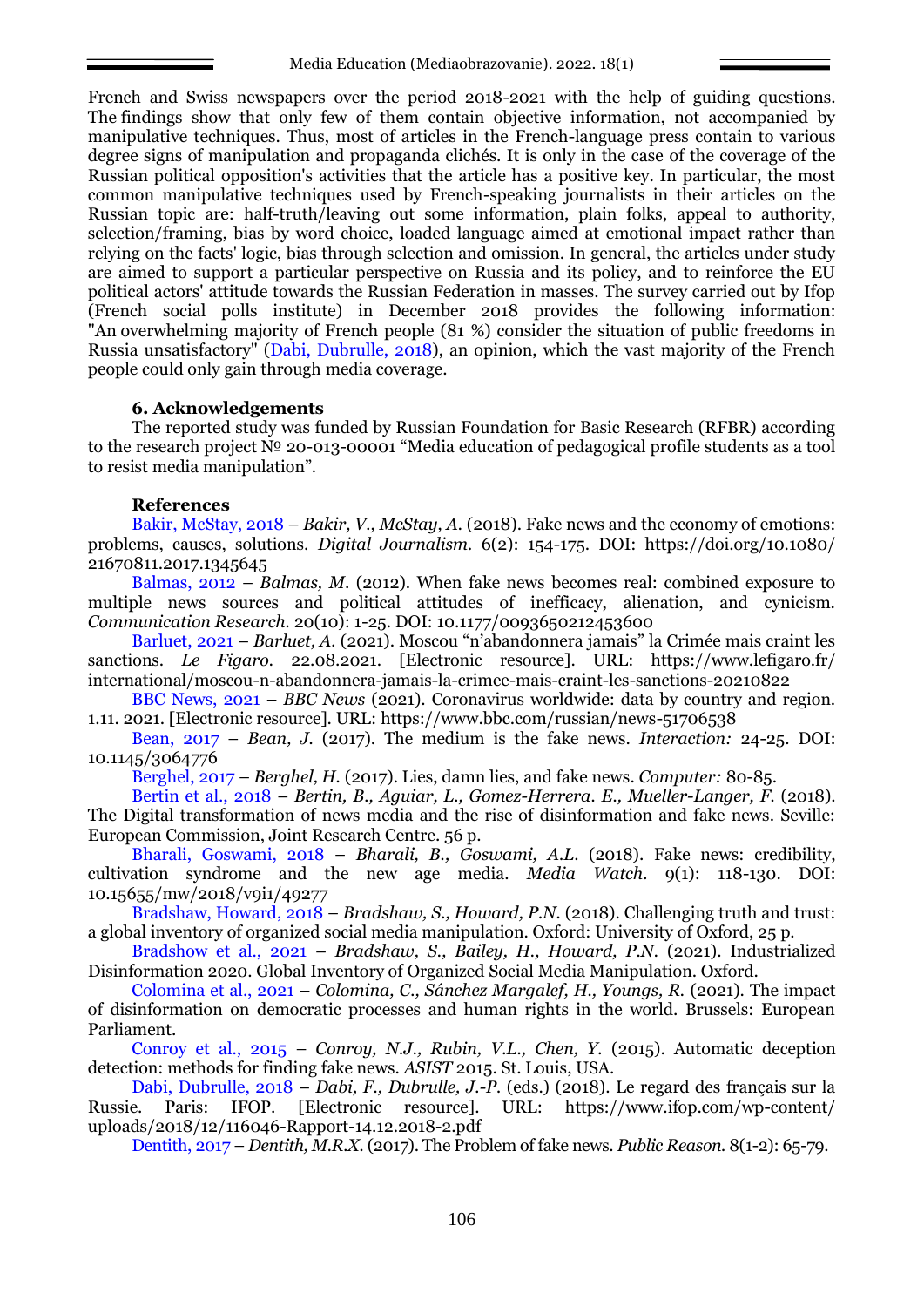Derakhshan Wardle, 2017 – *Derakhshan H., Wardle, C*. (2017). Information disorder: definitions. understanding and addressing the disinformation ecosystem. Annenberg School for Communication: 5-12.

Desuin, Rouart, 2021 – *Desuin, H., Rouart, V*. (2021). Russie: Le régime pourrait-il survivre sans Poutine? *Le Figaro*. 9.04.2021. [Electronic resource]. URL: [https://www.lefigaro.fr/](https://www.lefigaro.fr/vox/monde/russie-le-regime-pourrait-il-survivre-sans-poutine-20210409) [vox/monde/russie-le-regime-pourrait-il-survivre-sans-poutine-20210409](https://www.lefigaro.fr/vox/monde/russie-le-regime-pourrait-il-survivre-sans-poutine-20210409)

Euronews, 2021 – *Euronews* (2021). Protests against COVID health pass held across Europe. 8.08.2021.[Electronic resource]. URL: https://www.euronews.com/2021/08/08/protestersdemonstrating-across-europe-against-vaccination-and-the-health-pass

Farkas, Schou, 2018 – *Farkas, J., Schou, J.* (2018). Fake news as a floating signifier: hegemony, antagonism and the politics of falsehood. *Javnost* – *The Public.* 25(3): 298-314. DOI: 10.1080/13183222.2018.1463047

Figueira, Oliveira, 2017 – *Figueira, A. Oliveira, L.* (2017). The current state of fake news: challenges and opportunities. *Procedia Computer Science.* 121: 817-825.

Fitzpatrick, 2018 – *Fitzpatrick, N.* (2018). Media manipulation 2.0: the impact of social media on news, competition, and accuracy. *Athens Journal of Mass Media and Communications.*  4(1): 45-62*.* DOI: 10.30958/ajmmc.4.1.3

France-Presse, 2021 – *France-Presse* (2021). Plus de 40 000 manifestants contre le pass sanitaire en France. 16.10.2021. [Electronic resource]. URL: https://www.tvanouvelles.ca/ 2021/10/16/plus-de-40-000-manifestants-contre-le-pass-sanitaire-en-france

Giles, 2016 – *Giles, K.* (2016). Handbook of Russian Information Warfare. Rome: NATO Defense College, 2016, 77 p.

Goering, Thomas, 2018 – *Goering, C.Z., Thomas, P.L.* (eds.) (2018). Critical media literacy and fake news in post-truth America. Leiden: Brill Sense.

Grynszpan, 2018 – *Grynszpan, E.* (2018). Tuerie "à l'américaine" dans une école russe*. Le Temps.* 17.10.2018. [Electronic resource]. URL: [https://www.letemps.ch/monde/tuerie-lameri](https://www.letemps.ch/monde/tuerie-lamericaine-une-ecole-russe) [caine-une-ecole-russe](https://www.letemps.ch/monde/tuerie-lamericaine-une-ecole-russe)

Grynszpan, 2021 – *Grynszpan, E*. (2021). Les "lignes rouges" de Vladimir Poutine. *Le Temps.* 22.04.2021. [Electronic resource]. URL: [https://www.letemps.ch/monde/lignes-rouges-vladimir](https://www.letemps.ch/monde/lignes-rouges-vladimir-poutine)[poutine](https://www.letemps.ch/monde/lignes-rouges-vladimir-poutine)

Jacques, 2021 – *Jacques, L.* (2021). Russie: lancé comme une fusée, Spoutnik V récolte la méfiance. *Libération.* 3.01.2021. [Electronic resource]. URL: [https://www.liberation.fr/](https://www.liberation.fr/planete/2021/01/03/lance-comme-une-fusee-spoutnik-v-recolte-la-mefiance_1810238/) [planete/2021/01/03/lance-comme-une-fusee-spoutnik-v-recolte-la-mefiance\\_1810238/](https://www.liberation.fr/planete/2021/01/03/lance-comme-une-fusee-spoutnik-v-recolte-la-mefiance_1810238/)

Janze, Risius, 2017 – Janze, C., Risius, M. (2017). Automatic detection of fake news on social media platforms. *PACIS 2017 Proceedings*. [Electronic resource]. URL: [http://aisel.aisnet.org/](http://aisel.aisnet.org/pacis2017/261) [pacis2017/261](http://aisel.aisnet.org/pacis2017/261)

Kessler, 2021 – *Kessler, G.* (2021). Timeline: How the Wuhan lab-leak theory suddenly became credible. *The Washington Post*. 25.05.2021. [Electronic resource]. URL: [https://www.](https://www.washingtonpost.com/politics/2021/05/25/timeline-how-wuhan-lab-leak-theory-suddenly-became-credible/) [washingtonpost.com/politics/2021/05/25/timeline-how-wuhan-lab-leak-theory-suddenly-became](https://www.washingtonpost.com/politics/2021/05/25/timeline-how-wuhan-lab-leak-theory-suddenly-became-credible/) [credible/](https://www.washingtonpost.com/politics/2021/05/25/timeline-how-wuhan-lab-leak-theory-suddenly-became-credible/)

Lerner, Hvistendahl, 2021 – *Lerner, S., Hvistendahl, M*. (2021). New Details Emerge About Coronavirus Research at Chinese Lab. The Intercept. 6.09.2021. [Electronic resource]. URL: [https://](https://theintercept.com/2021/09/06/new-details-emerge-about-coronavirus-research-at-chinese-lab/) [theintercept.com/2021/09/06/new-details-emerge-about-coronavirus-research-at-chinese-lab/](https://theintercept.com/2021/09/06/new-details-emerge-about-coronavirus-research-at-chinese-lab/)

Levitskaya, Fedorov, 2021 – Levitskaya, A., Fedorov, A. (2021). Theoretical model of media competence's development of teachers-to-be in the process of the analysis of manipulative media influences. *Media Education*. 17(2): 323-332. DOI: [10.13187/me.2021.1.323](http://dx.doi.org/10.13187/me.2021.1.323)

Lipman, 2009 – *Lipman, M.* (2009). Media manipulation and political control in Russia. London: Chatham House: 1-16.

Mandraud, Ayache, 2021 – *Mandraud, I., Ayache, S*. (2021). Covid-19 : le lent décollage du vaccin russe Spoutnik V. Le *Monde.* 21.01.2021. [Electronic resource]. URL: [https://www.](https://www.lemonde.fr/planete/article/2021/01/21/covid-19-le-destin-contrarie-du-vaccin-russe-spoutnik-v_6067012_3244.html) lemonde.fr/ [planete/article/2021/01/21/covid-19-le-destin-contrarie-du-vaccin-russe-spoutnik](https://www.lemonde.fr/planete/article/2021/01/21/covid-19-le-destin-contrarie-du-vaccin-russe-spoutnik-v_6067012_3244.html)[v\\_6067012\\_3244.html](https://www.lemonde.fr/planete/article/2021/01/21/covid-19-le-destin-contrarie-du-vaccin-russe-spoutnik-v_6067012_3244.html)

Markovic, 2021 – *Markovic, P.* (2021). Russie: le Covid flambe, la faute aux autorités. *Libération.*  21.10.2021. [Electronic resource]. URL: https://www.liberation.fr/international/europe/russie-le-co vid-flambe-la-faute-aux-autorites-20211021\_MS3D2EYUJNAAJGVDANSLRVV2NQ/?re directed=1

Marwick, 2018 – *Marwick, A.E.* (2018). Why do people share fake news? A sociotechnical model of media effects. *Georgetown law technology review.* 2(2): 474-512.